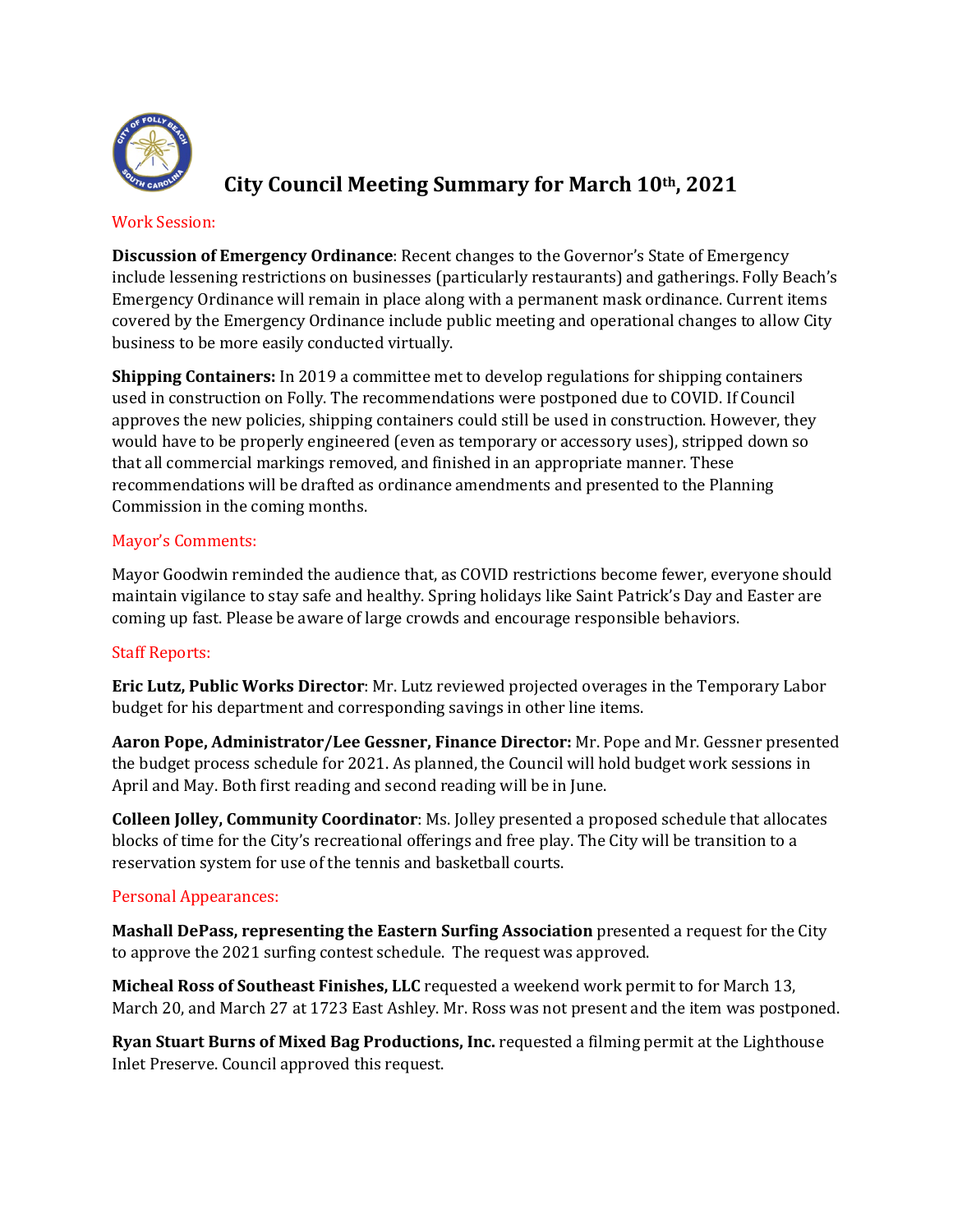**Angie Carson of the Folly Beach Art Village,** requesting permission for Spring hours (5-9pm) and Winter hours (4-8pm) on Wednesday and Sundays 12-4pm for the market at the Washout. The market was approved with a maximum of 16 vendors (as opposed to the 8 allowed with no special approval).

### Old Business:

**Ordinance 03-21:** Passed 2<sup>nd</sup> Reading. This ordinance allows berms to be used as an erosion control device and constructed within the critical line buffer. Berms must be designed by a certified professional and planted.

**Ordinance 05-21:** Passed 2<sup>nd</sup>Reading. This ordinance clarifies that lot area and max square footage formulas are calculated based on high ground area.

**Ordinance 06-21:** Passed 2<sup>nd</sup> Reading. This ordinance makes the mask provisions of our Emergency Ordinance permanent until the statewide State of Emergency Expires.

**Ordinance 07-21:** Passed 2nd Reading. This ordinance prohibits smoking and the use of all types of smoking materials on the beach and at beach accesses.

#### New Business:

**Ordinance 11-20 (Seventh Amendment):** Passed. This amendment to the Emergency Ordinance removes mandatory restrictions on restaurants and gatherings. Virtual City Hall and public meetings remain in effect.

**Ordinance 09-21:** Passed 1<sup>st</sup> Reading. This ordinance would require all annual franchise fees to be paid prior to the business license renewal deadline.

**Ordinance 10-21:** Remanded to the Planning Commission for a public hearing at their April meeting. This ordinance would amend the flood code to increase the freeboard elevation to compensate for lower flood elevations across the island.

**Ordinance 11-21:** Remanded to the Planning Commission for a public hearing at their April meeting. This ordinance would amend various portions of the zoning ordinances to increase the freeboard elevation to compensate for lower flood elevations across the island.

**Ordinance 12-21:** Remanded to the Planning Commission for a public hearing at their April meeting. This Ordinance would amend the zoning map to change 204 East Ashely to Downtown Commercial from Residential Two Family. The property is currently used as overflow parking and storage for Berts Market.

**Ordinance 13-21:** Remanding to the Planning Commission for a public hearing at their April meeting. This Ordinance would rezone 204 East Ashely to Downtown Commercial from Residential Two Family. The property is currently used as overflow parking and storage for Berts Market.

**Resolution 09-21:** Passed. This resolution proclaims April to be Donate Life Month to honor and encourage organ donation in South Carolina.

**Resolution 10-21:** Passed. This resolution gives the administration authority to sign a new 40-year contract with Charleston Water Systems.